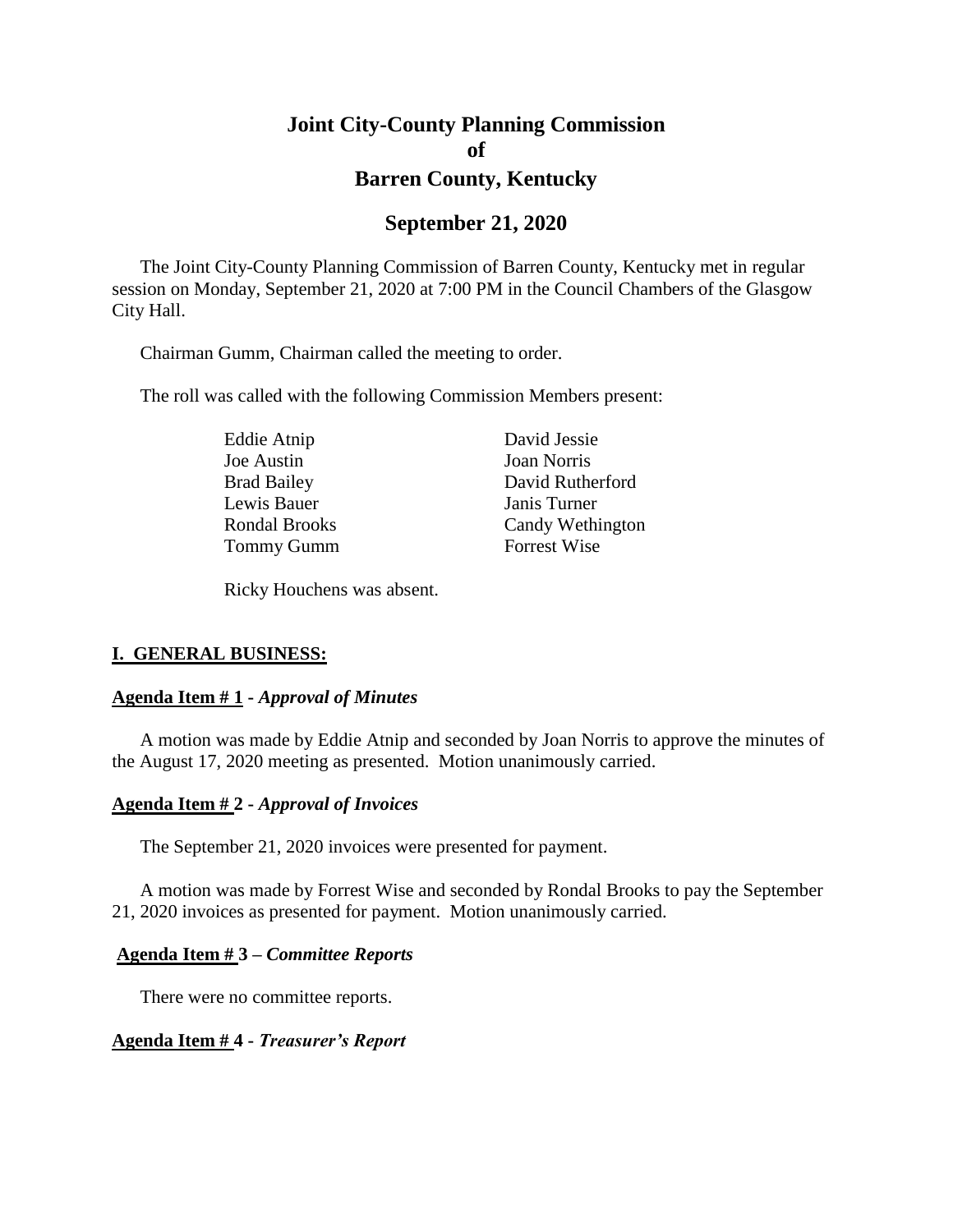Page Two September 21, 2020

The bank balance as of August 31, 2020 was \$40,131.70. Deposits in the amount of \$2,775.00 were received from Barren County and \$550.00 from the City of Glasgow. The Treasurer's Report was filed as presented.

#### **Agenda Item # 5 –** *Director's Report*

Kevin Myatt, Planning Director, explained to the Commission Members how to find the webcasts to get Educational Hours. If prior webcasts are watched, they will not count as continuing education but as information only.

Distance Education consists of four (4) sessions which can be watched at any time. If these four (4) sessions are watched, it will count as six (6) hours of continuing education and commission members are asked to contact Kevin and he will provide certification for the continuing education hours.

### **II. SUBDIVISION:**

**1. 092120-01-B – Agricultural Application for Division of Real Estate** *– John Stephens, Applicant/Owner – 1 Tract – 33.74 +/- Total Acres – Property located at 1865 Lick Branch Road – Barren County – Plans prepared by Leftwich Land surveying.*

#### Staff Findings:

- 1. As indicated on the Agricultural Application (Attachment A), the proposed tract is being divided for agricultural use, as defined in KRS 100.111(2), and does not comply with the Subdivision Regulations of Barren County.
- 2. Attachment B shows the general vicinity of the proposed Agricultural Exemption. It is located at 1865 Lick Branch Road (Hwy. 2198), a State maintained roadway.
- 3. There is an existing gravel drive per plat book 16 and 17, page 523 and 872 (Attachment C) which connects to Lick Branch Road (Hwy. 2198). The plats were recorded in the Barren County Clerk's office on April  $22<sup>nd</sup>$ , 2002 and June 9<sup>th</sup>, 2005.
- 4. The proposed division takes place along an existing roadway, see Attachment D, Property Photos.
- 5. Attachment E is a survey showing the existence of the vehicular way and proposed tract (3B). The proposed division of property that is presented for the proposed Agricultural Exemption (see Proposed Plat) contains 33.74 +/- total acres in one tract.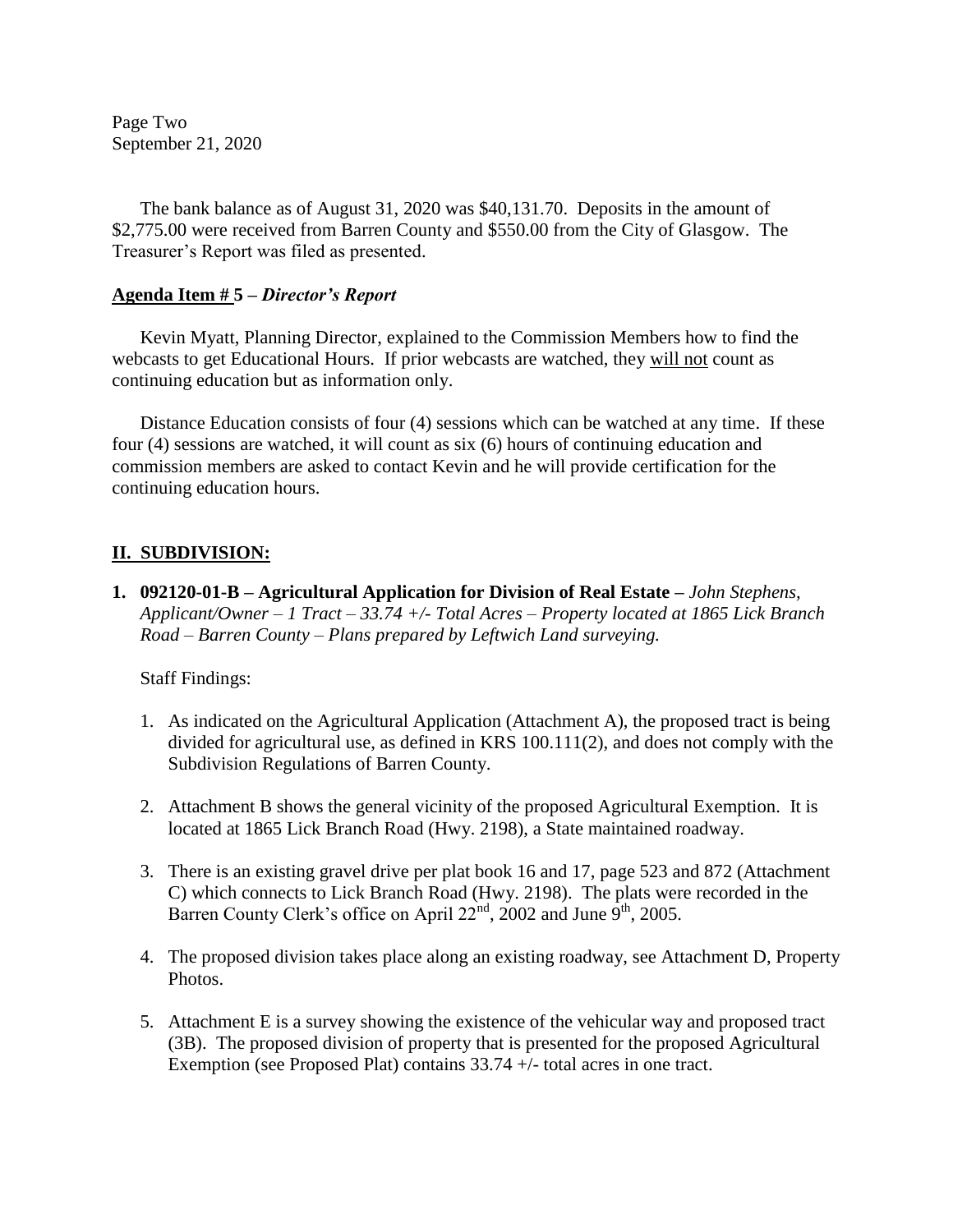Page Three September 21, 2020

- 6. KRS 100 exempts any division of a parcel of land into a tract of at least five (5) contiguous acres in size for the purpose of agricultural use, as defined in KRS 100.111(2), and not involving a new street or vehicular way, as defined in KRS 100.111(20) and (22), from the requirements of the Subdivision Regulations.
- 7. Future land use of the property is limited to agricultural use only and any further subdivision or development will be restricted until the proposed division complies with the applicable rules and regulations of the Joint City-County Planning Commission.

A motion was made by Lewis Bauer and seconded by Brad Bailey to approve the Agricultural Application for Division of Real Estate for John Stephens, Applicant/Owner, for property located at 1865 Lick Branch Road in Barren County because the proposed division does meet the minimum standards set forth in KRS Chapter 100.111(2)(20)(22) and evidence in the Application supports division for agriculture use only and is not intended for residential development. Motion unanimously carried.

### **III. DEVELOPMENT PLAN:**

**1. 092120-01-G – Final Development Plan** *– Ken Ford, Applicant/Owner(s) – Glenview Development – 3.17 +/- Total Acres – Corner of Glenview Drive and Scottie Drive Intersection – Glasgow – Plans prepared by American Engineers, Inc.*

David Jessie recused himself from the Ford proceedings.

Staff Findings:

- 1. Currently the subject property is located within an R-4 (Medium Density Multi-Family) District.
- 2. The existing tract of land contains 3.17 total acres with 2.50 total acres being disturbed. The majority of the site slopes to the south-southwest, see Sheet C-2.0.
- 3. As shown on Sheet C-3.0 the Applicant is proposing the construction of a total of 28,800 square feet in six new buildings and in addition the Applicant is also proposing vegetation screening from the existing adjacent neighborhood.
- 4. Section 158.400(1) of the Glasgow Zoning Ordinance requires a place of dwelling to provide two (2) spaces for each unit. The minimum required parking spaces is ninety six (96); the applicant is providing ninety six (96) spaces. ADA requirements require six (6) handicap spaces; the applicant is providing six (6).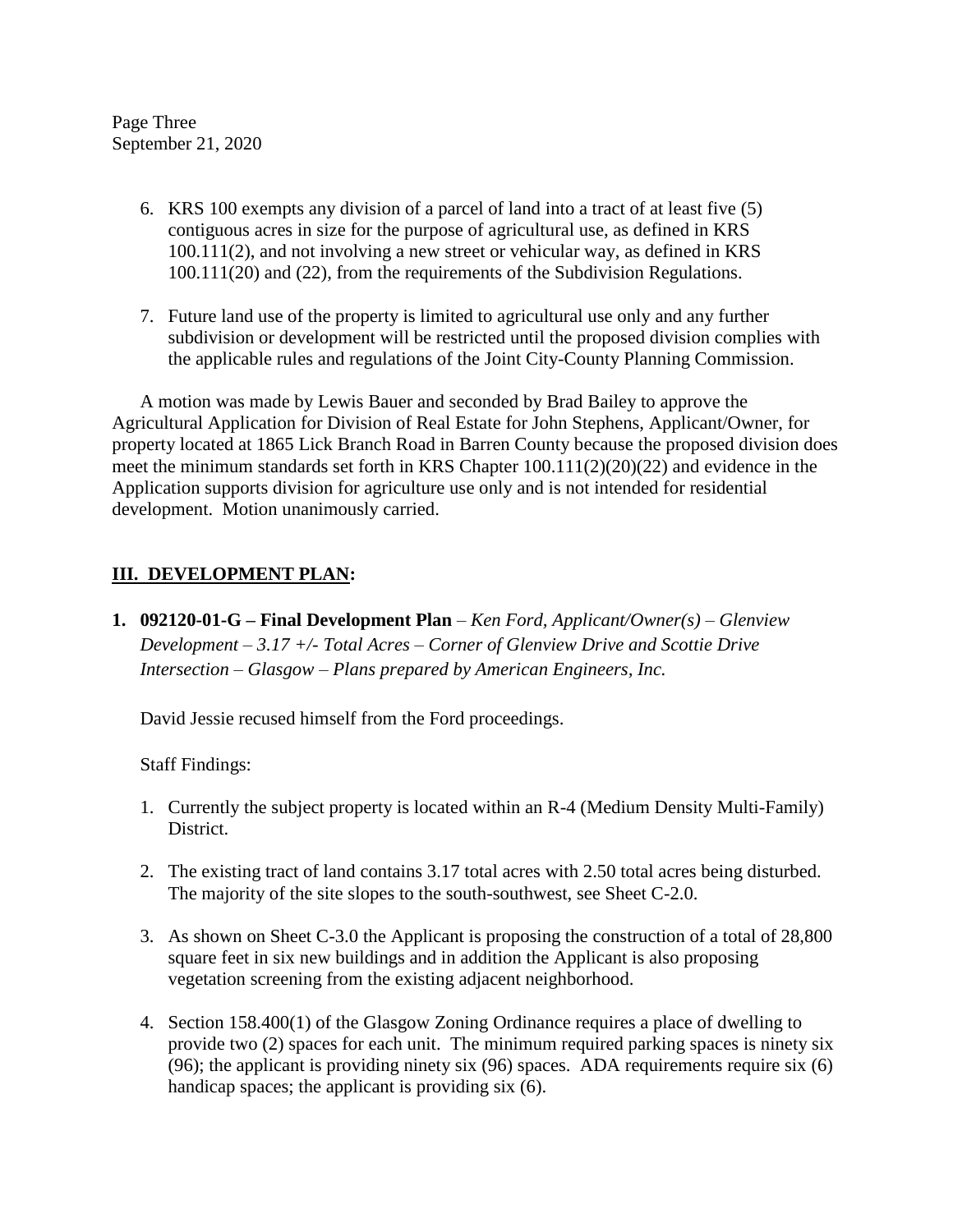Page Four September 21, 2020

- 5. Sheet C-4.0 is a detailed proposed grading sheet for the development.
	- A. As shown on the plans storm water runoff is to drain via sheet flow to four separate proposed retention basins located to the north, west and south of the property.
	- B. Drainage/Runoff from the eastern side of development is to be via a proposed ditch line running the length of the property.
	- C. Sheet C-4.0 also shows the pre and post drainage and runoff calculations show a coefficient increase of 0.29 resulting in the need of the proposed basins.
- 6. The Planning Commission granted a zone change for the subject property on November  $21<sup>st</sup>$ , 2005, Agenda item #101705-01-G and a Binding Element was placed on the property that no entrances will be permitted on Scottie Drive and only three (3) entrances will be permitted onto Glenview Drive. The proposed entrance from this development will be one (1) of the allowed entrances onto Glenview Drive.
- 7. Sheet C-4.0 shows a proposed new access roadway and grading. This access must be at least one hundred (100') feet from the intersection of Glenview Drive and Scottie Drive and is subject to approval by the City of Glasgow Department of Public Works.
- 8. A storm water maintenance agreement has been signed with the City of Glasgow Stormwater Coordinator.
- 9. Sheet C-5.0 shows Erosion Control measures implemented during the sites initial development by phasing.
- 10. This site is to be serviced by two (2) proposed fire hydrants to be located as discussed and approved by the City of Glasgow Fire Chief. All appropriate utilities are shown and approved by the respective utility.

Staff Recommendation:

It is the Staff's recommendation of approval of the Final Development Plan subject to the following conditions: adequate soil erosion and sedimentation control measures, shown on the approved plans, be implemented during and after site construction in order to reduce soil erosion and to minimize water runoff to the surrounding residential developments.

A motion was made by Eddie Atnip and seconded by Rondal Brooks to approve the Final Development Plan for Ken Ford of Glenview Development, because the proposed Subdivision does meet the minimum standards set forth in Section 152 of the Glasgow Development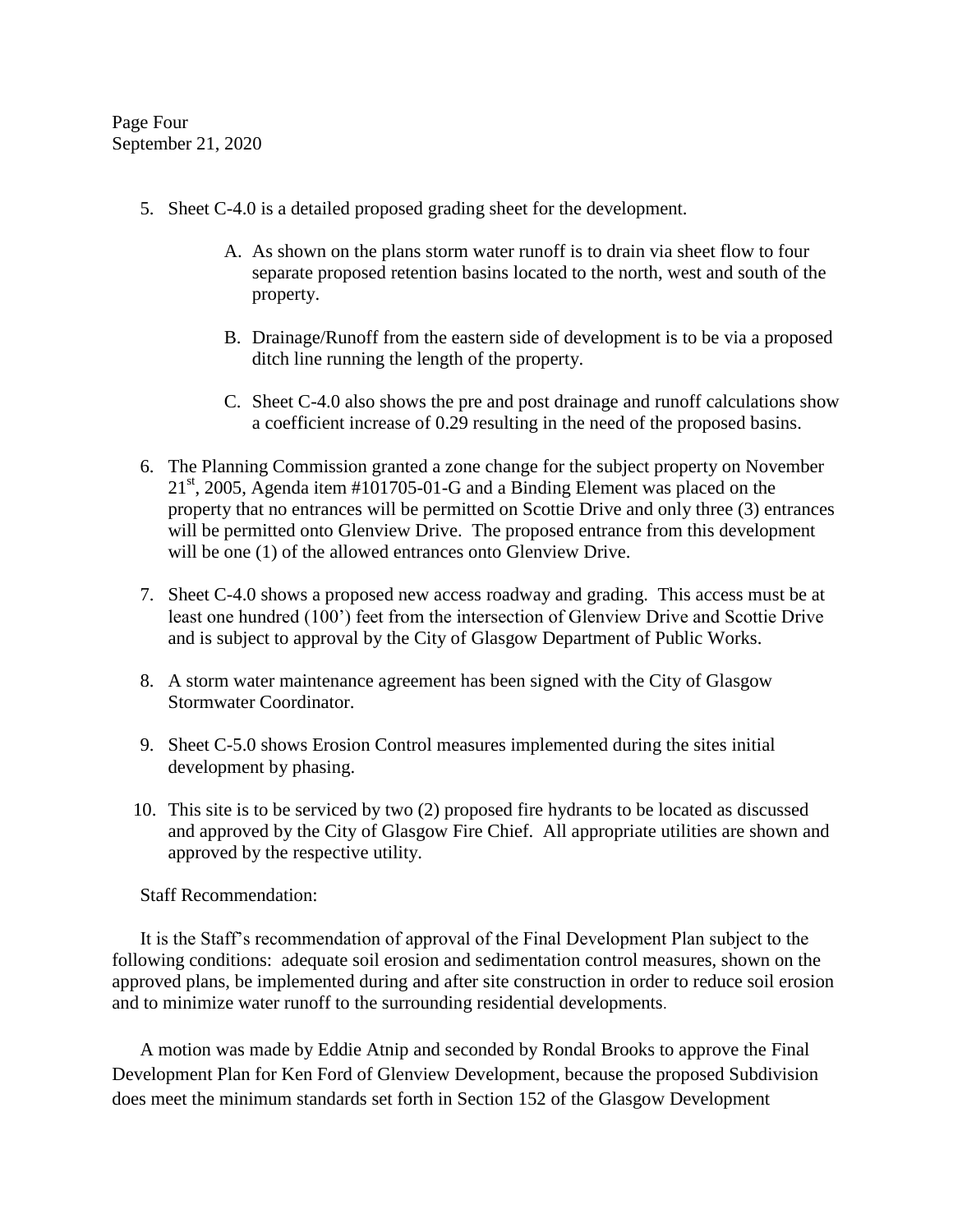Page Five September 21, 2020

Ordinance and subject to Staff Findings and Recommendations of approval of the proposed Development with conditions that adequate soil erosion controls be implemented. Motion unanimously carried.

David Jessie returned to the meeting.

**2. 092120-02-G – Preliminary Development Plan** *– Don Franklin, Applicant/Owner(s) – Don Franklin Nissan Development – 28.54 +/- Total Acres – 1001 Happy Valley Road – Glasgow – Plans prepared by American Engineers, Inc.*

Chairman Gumm recused himself from the Don Franklin proceedings, and Vice-Chairman Lewis Bauer assumed the chair.

Staff Findings:

- 1. Currently the subject property is located within an I-1 (Light Industrial) District.
- 2. The existing tract of land contains 28.54 total acres with 2.73 total acres being disturbed. The majority of the existing site slopes to the south-southwest, see Sheet C-1.0.
- 3. As shown on Sheet C-3.0 the Applicant is proposing the construction of a 32,739 ft² commercial building housing an auto showroom and service area.
- 4. Section 158.400(21) of the Glasgow Zoning Ordinance requires an auto showroom/dealer to provide one (1) space for each 400 ft² of showroom/office and two (2) spaces per service bay. The minimum required parking spaces is ninety six (96); the Applicant is providing forty four (44) new spaces of which two (2) will be ADA compliant.
- 5. Sheet C-3.1 is a detailed proposed grading sheet for the development.
	- A. As shown on the plans, storm water runoff is to drain via a system of proposed drop boxes and pipe on the eastern portion of the site to proposed drainage ditches located to the west of the property.
	- B. Runoff on the north-western side of the development is proposed to sheet-flow to the same proposed ditch-lines.
- 6. A storm water maintenance agreement has been signed with the City of Glasgow Stormwater Coordinator.